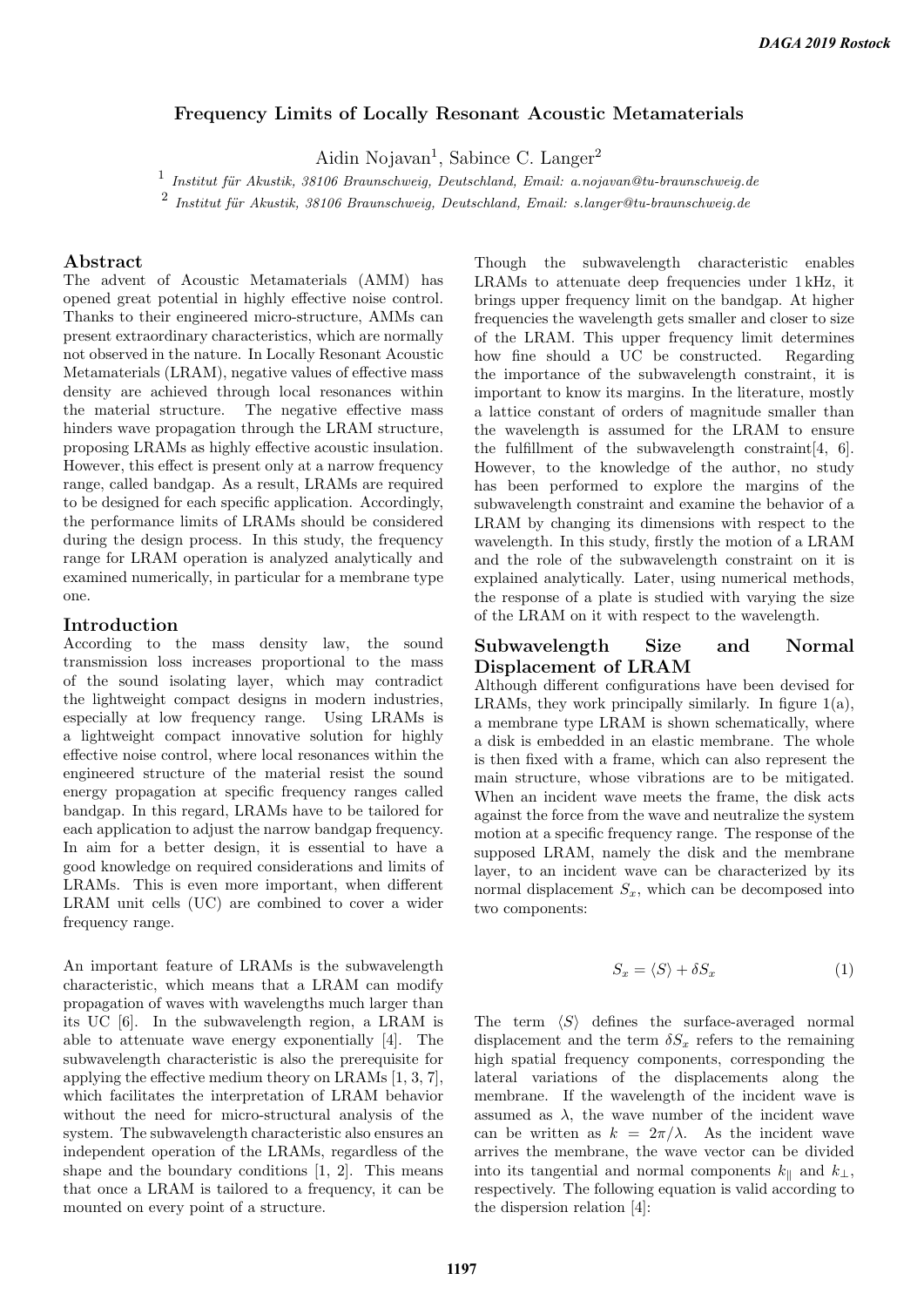

Figure 1: (a) Schematic view of a membrane LRAM unit cell (b) Application of a membrane LRAM with diameter D on a plate

$$
k^2 = k_{\parallel}^2 + k_{\perp}^2
$$
 (2)

Equation (2) can be rewritten as:

$$
k_{\parallel}^{2} + k_{\perp}^{2} = \left(\frac{2\pi}{\lambda}\right)^{2}
$$
 (3)

The previously mentioned term  $\delta S_x$  can be described by  $k_{\parallel}$ , whose magnitude obeys the inequality  $k_{\parallel} \geq 2\pi/R$ [4]. R refers to the radius of the membrane. Considering the subwavelength constraint  $(\lambda \geq D, D = 2R)$ , it can be concluded that  $k_{\parallel} \geq 2\pi/\lambda$ . Regarding equation (3), it means that  $k_{\perp}$  is imaginary. In other words,  $\delta S_x$  couples only to evanescent waves, which are nonpropagating and decay exponentially. In contrast,  $\langle S \rangle$ couples with propagating waves and describes the pistonlike motion of the LRAM. Hence, in the far field, LRAM can be regarded as a one-dimensional system with  $\langle S \rangle$ [4].

The subwavelength constraint is not only a keypoint for analytical interpretation of the exponential wave decay by LRAMs, but also results in a great simplicity in analysis of the system. Nevertheless, the above analytical interpretation does not explain whether the borders of the subwavelength constraint nor the behavior of the LRAM in the neighborhood of this border.

# The Numerical Study on the Effect of the Subwavelength Size

Though the importance of the subwavelength constraint has been discussed in the literature, to the knowledge of the writer the borders of the subwavelength region has not been studied yet. Mostly, a minimum value of 10 has been assumed for the ratio of the incident wavelength to the lattice constant of the LRAM  $(\lambda/D)$  to fulfill the subwavelength constraint. However, it is interesting to know how does the response of a LRAM change, when this ratio is changed and specially, when the dimensions of the LRAM get closer to the size of the wavelength and tend to the edges of the subwavelength region. In this study, numerical investigations are performed by using the Finite Element Method (FEM) and with the help of Abaqus 2018 software in search for the answer of this question. In this regard, a LRAM UC is placed in the middle point of an aluminum plate with the size of  $0.5 \text{ m} \times 0.5 \text{ m}$  (figure 1(b)). The plate is subjected to a plane wave on its surface A. The consequent bending wave inside the plate excites the LRAM. In this study, the vibration of the plate at its  $3 \times 3$  mode is observed. At the  $3 \times 3$  mode, the middle point of the plate, where the LRAM is positioned, has the maximum deflection. The investigations on higher modes like  $5 \times 5$  or  $7 \times 7$  require finer discretization of the model. On the other hand, the interpretation of the system response at higher frequencies may be difficult and uncertain, since more modes exist close to each other at higher frequencies, which can potentially interact with the LRAM. The frequency of the LRAM is adjusted to the natural frequency of the plate. It is expected that the resonance of the LRAM counteracts the resonance of the plate. Using a LRAM, the resonance of the plate is substituted with two new resonances. Between these two frequencies, the wave energy propagation is hindered due to anti-resonance effect. In order to understand the effect of the LRAM, the effective velocity of the plate on its back surface is calculated and compared for the cases with and without LRAM. The study is repeated for different sizes of the LRAM, to analyze the performance of the LRAM, when the ratio of  $\lambda/D$  is changed. This helps to understand the behavior of the LRAM with respect to the subwavelength constraint.

The results of the study are shown in figure 2. The natural frequency of the original plate without the LRAM at its  $3 \times 3$  mode is about 175 Hz. Generally, it can be observed that the new resonances resulted after applying LRAM have lower peak points as the original resonance of the plate without LRAM. However, by using a large LRAM, with a ratio of  $\lambda/D \approx 1.5$ , the mode shapes of the plate are influenced dramatically, which is due to the considerable size of the LRAM with respect to the wavelength. As it can been observed in the mode shapes (1) and (2) in figure 2a, the LRAM resonates in phase with the waves along the plate. As a result, the wave is not mitigated in the target frequency range and the performance of the LRAM is unsatisfactory. A similar behavior can be also noticed for the case using a LRAM with lattice constant of  $D = 16$  cm and the ratio  $\lambda/D \approx 2$ . Similarly, the LRAM moves in phase with the wave, which is shown in mode shape (3) in figure 2a.

By further reducing the size of the LRAM, a strong wave mitigation at the target frequency can be first observed, when its lattice constant gets slightly smaller than  $\lambda/4$ . Comparing the related shape modes (4) and (5) with the shape modes (1) to (3) from larger LRAM, the difference in behavior of the system can be noticed more clearly. While the LRAM has an in-phase resonance with the plate in shape mode (4), it has a 180 degree out of phase movement with respect to the plate resonance in mode (5). Between these two resonances, an anti-resonance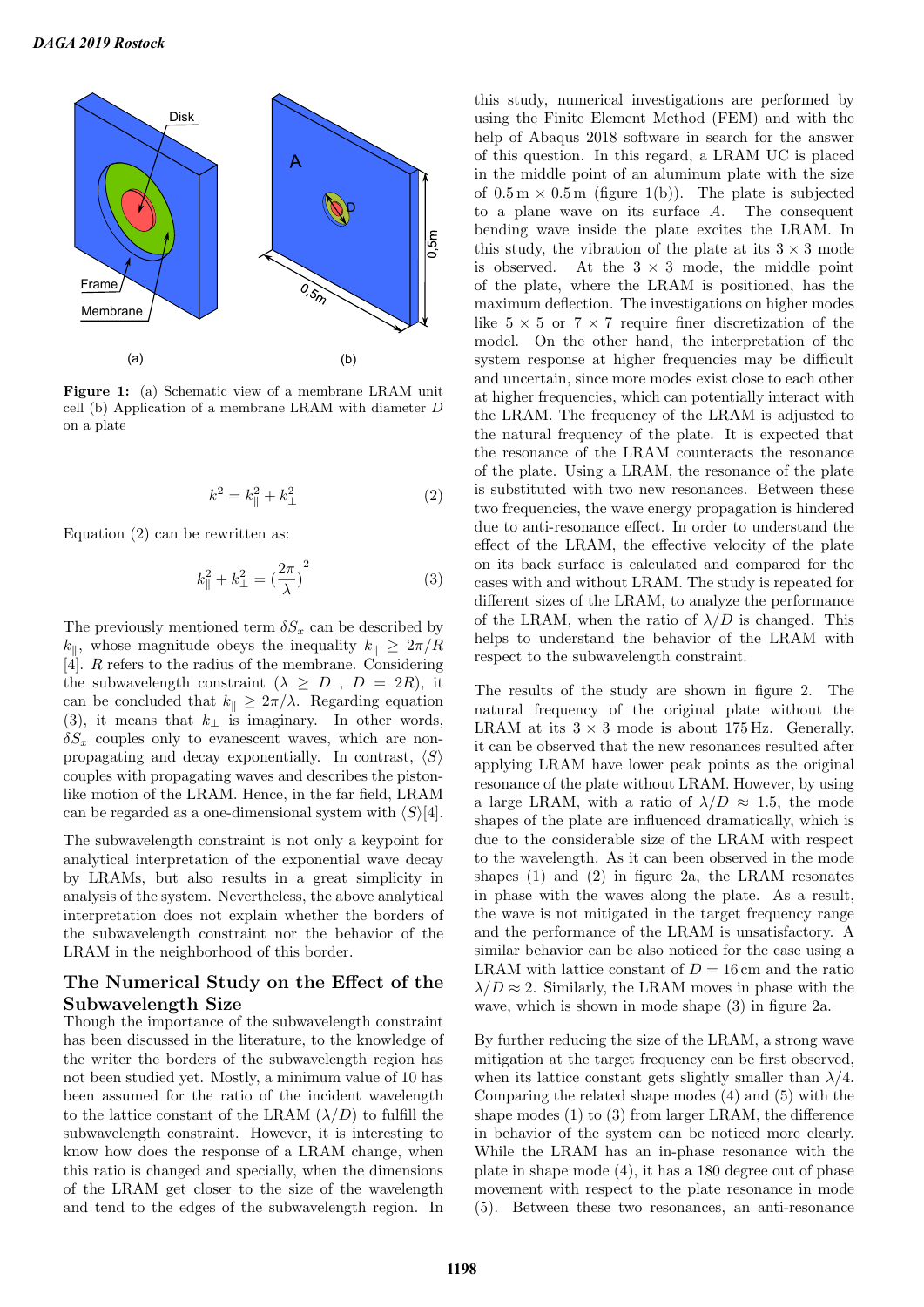

(a) The velocity level of the plate in figure 1(b) without LRAM as well as with LRAMs of different sizes, corresponding to  $\lambda/D \approx$ 1.5 and  $\lambda/D \approx 2$ . The mode shaps 1, 2 and 3 represent the corresponding resonances in the diagram.



(b) The velocity level of the plate in figure 1(b) without LRAM as well as with LRAMs of different sizes, corresponding to  $\lambda/D \approx 4$ ,  $\lambda/D \approx 7$  and  $\lambda/D > 10$ . The mode shaps 4 to 9 represent the corresponding resonances in the diagram.



(c) The velocity level of the plate in figure 1(b) without LRAM, with one LRAM with  $\lambda/D > 10$  in the middle point and with 10 randomly scattered LRAMs with  $\lambda/D > 10$ .

Figure 2: The vibrations of the plate shown in figure 1(b) in presence of LRAMs with different sizes as well as without LRAM

effect is generated, which attenuates the wave energy. In figure 2b, the response of LRAMs with ratios  $\lambda/D \approx 7$ and  $\lambda/D > 10$  and the corresponding shape modes are illustrated, which have a similar behavior to the LRAM with  $\lambda/D \approx 4$ . The in phase and out of phase motion of the LRAM in modes (4) and (5) with respect to the plate motion causes an anti-resonance effect and strong wave attenuation at the target frequency. Based on the velocity level curves in figure 2, a smaller LRAM causes closer resonances and hence, the bandgap gets narrower. However, a smaller LRAM is less influenced by the mode shapes of the plate and therefore, performs more reliably.

As mentioned previously, the subwavelength characteristic enables LRAMs to function independently from boundary conditions. That means that a tailored LRAM will have the same resonance frequency, wherever it is installed. In order to examine this characteristic, 10 LRAM unit cells with  $\lambda/D > 10$  were mounted randomly in different positions on the supposed plate. All the LRAMs on the plate showed almost the same natural frequency with differences less than 1 Hz, though they were positioned in different places on the plate and therefore, undergoing different boundary conditions. The response of the system is shown in figure 2c. The effective velocity level curve indicates a notable wave mitigation in a neighborhood around 175 Hz.

It should be also mentioned that using a smaller LRAM does not only make the bandgap narrower, but also makes it more possible that the LRAM is placed on the wave node. At a wave node, the LRAM is not excited and as a consequence, it has theoretically no effect. This phenomena was examined in this study by tailoring the LRAM in figure 1(b) to the  $4 \times 4$  mode of the plate. By the  $4 \times 4$  mode, the middle point of the plate, where the LRAM is positioned, is at the wave node and at rest. The response of the system can be seen in figure 3. The LRAM is quite ignored by the wave along the plate and no change is observed in the resonance of the plate.



Figure 3: The application of LRAM at wave node

Generally, a modal analysis on the structure is advantageous to use LRAMs more effectively. It has been already shown in another study [5] that by placing LRAMs on a point with larger deflection, a greater extent of wave energy can be attenuated. A prior modal analysis help to position the LRAMs on the anti-nodes and attenuate the wave maximally. Otherwise, small